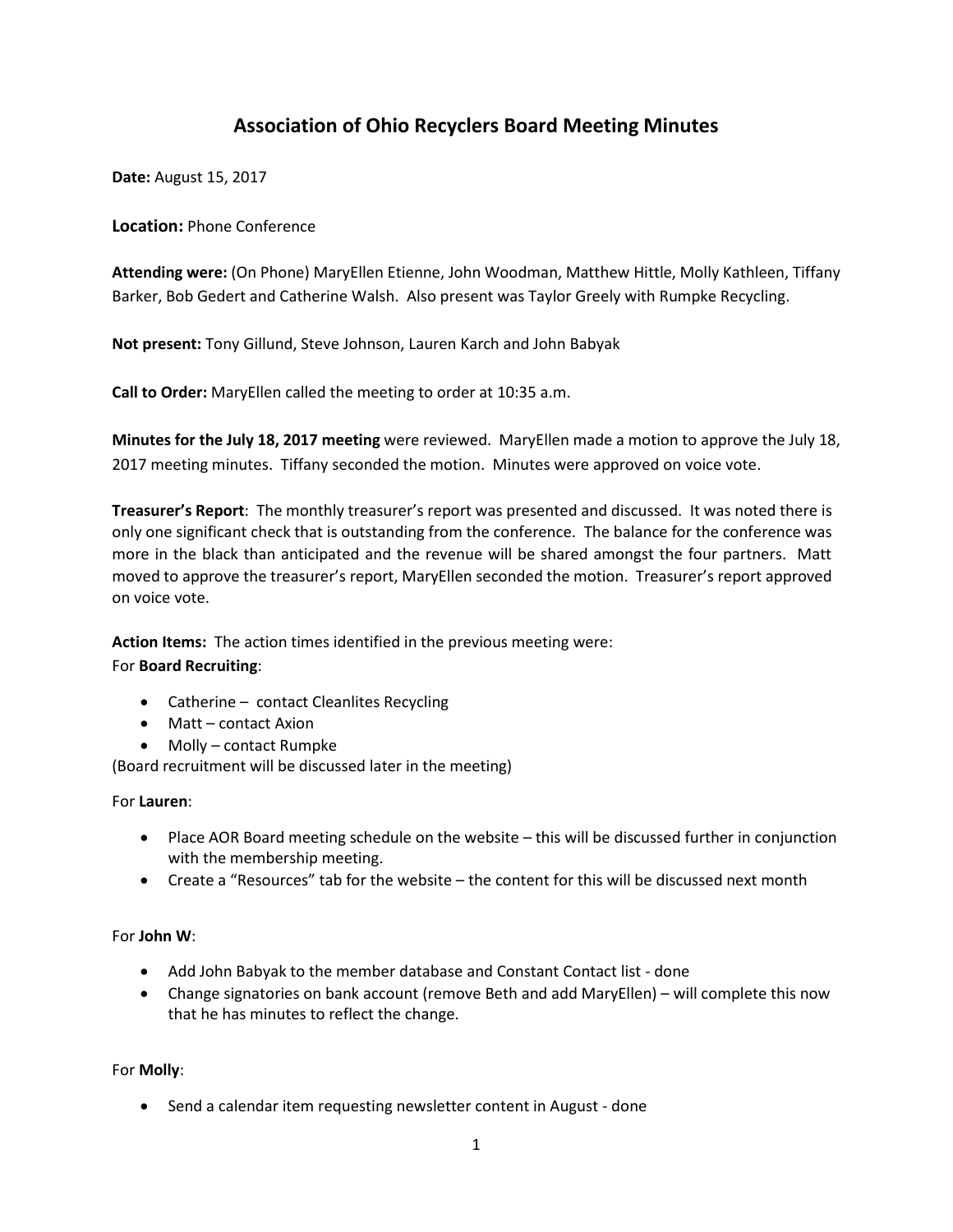# For **Matt**:

- Make changes to COR and send to Bob, and eventually to Board, for review. Show changes in redline (strike-through) format – done. Board members need to review.
- Plan food for Members Meeting, which is scheduled for December 12 in December
- Confirm that Conference Room B or C at the State Library is available for the Members Meeting in December - done

# For **MaryEllen**:

- Create an EventBrite invitation for the December Members Meeting error. She will fix.
- Call with Catherine for Strategic Planning & Development committee not done

# For **Catherine** and **John B**:

• Send bio and photo to Lauren for website – don't know since

#### For **everyone**:

- Schedule committee meetings and do committee work.
- Send content for the website Resources tab to Lauren.

Molly will take the action items for today's meeting.

# **Committee Updates**

Ad Hoc, Board Recruitment – Taylor Greely was introduced. She is a Municipal and Public Sector Representative for Rumpke Recycling. She gave the group some of her background and removed herself from the call. Matt moved to appoint Taylor to the Board seat representing a Recycling Business which expires on 12/31/2018. Catherine seconded the motion. Taylor was appointed by voice vote.

Catherine Walsh indicated she has taken a job elsewhere and will have to resign from the Board. She has sent MaryEllen an official notice of resignation that will take place after today's meeting.

Catherine indicated she had talked to Tim Kimmel with Cleanlites and he was very interested in a position on the board. Maryellen will follow up with Tim [action item].

Matt indicated he talked to Matt Elli, with Axion, and he was interested in calling in to next month's meeting, but would likely have trouble making meetings in person.

Erik Palmer, with Waste Management, is also supposed to join us at a meeting soon. He is interested in the other recycling business seat. MaryEllen will follow up with Erik [action item]

Communications and Programming – Molly will schedule a meeting this month.